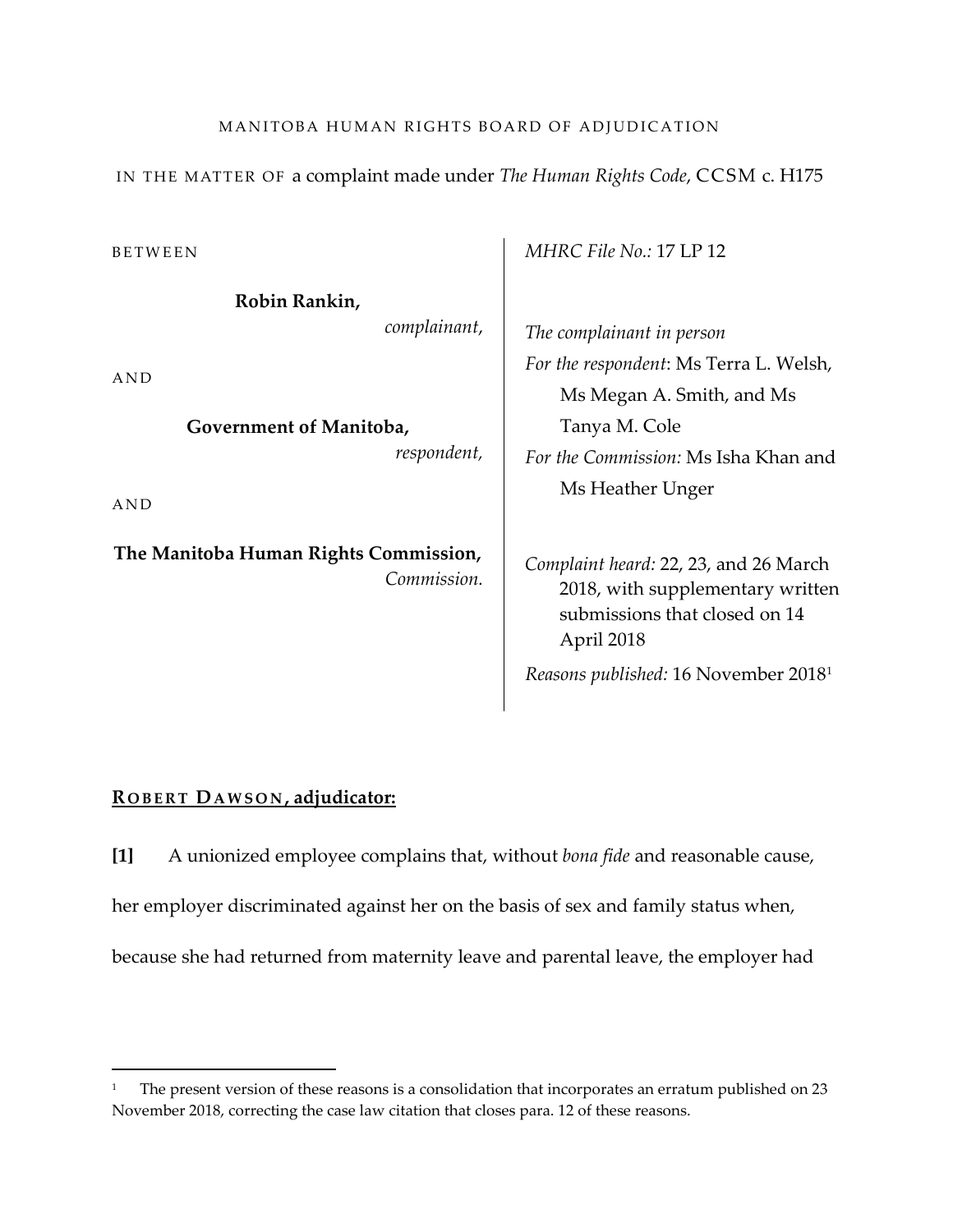required her work more than twelve months in order to be eligible for a salary increase. For the reasons that follow, the complaint is dismissed.

#### **Background**

**[2]** The complainant began working for the respondent as a full-time legal assistant with the Manitoba Department of Justice on 28 June 2004. By reason of her employment, the complainant became a member of the Manitoba Government and General Employees' Union (the "MGEU"). The terms of her employment were set out in The Manitoba Government Employees' Master Agreement ("GEMA"), a collective agreement between the respondent and the MGEU.

**[3]** Among other things, GEMA provided that, like all employees, the complainant would receive "merit increases" from time to time, meaning "an increase in the rate of pay of an employee within the employee's pay range which may be granted in recognition of satisfactory service on the employee's anniversary date". Section 16:04 of GEMA prescribed the minimum number of work hours that an employee would have to complete satisfactorily each year in order to receive a merit increase on the employee's anniversary date. For part-time employees, Appendix C of GEMA set out a correspondingly lower minimum. Section 16:04 also provided that, where an employee failed to accumulate sufficient hours within the year preceding the employee's anniversary date, the employee would have to wait until the anniversary date in the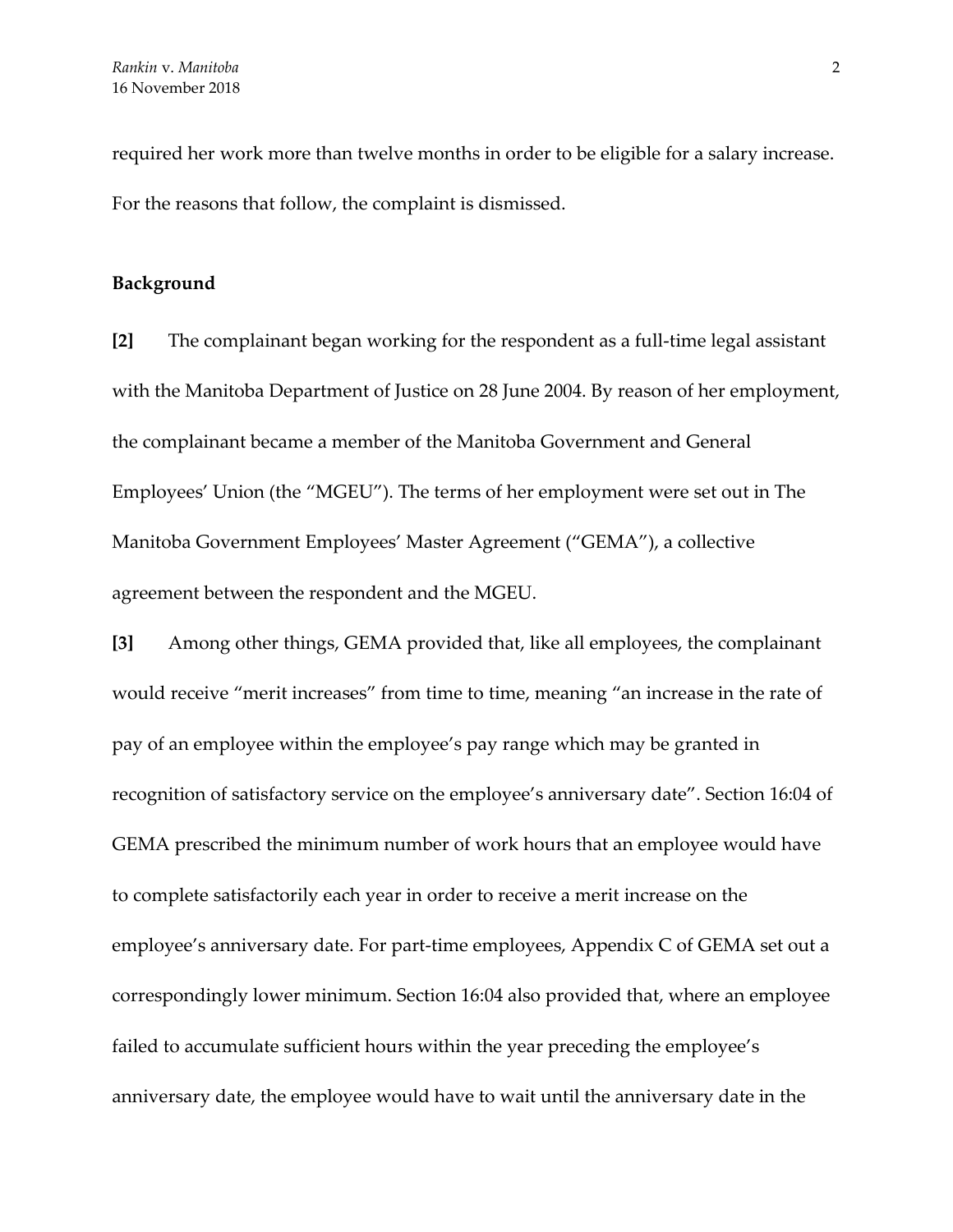following year before being eligible for a merit increase. In the years leading up to the material time of this complaint, the complainant had received a merit increase every July 1st, which was her anniversary date. In one banner year, the complainant had even received a double merit increase.

**[4]** Between 12 February 2011 and 24 February 2012, the complainant took maternity leave and parental leave. She returned to work on 25 February 2012 and resumed her former position. For administrative reasons that affected all employees in the complainant's classification, the complainant's anniversary date changed in early 2012 from July 1st to December 1st.

**[5]** Between 11 August 2012 and 23 August 2013, the complainant again took a second maternity leave and parental leave. Less than six months had elapsed since the complainant had returned to work from her first maternity leave. Accordingly, the complainant did not accumulate sufficient hours in order to be eligible for a merit increase on her anniversary date of 1 December 2012. However, GEMA anticipated that a maternity leave or parental leave could prevent an employee like the complainant from accumulating sufficient hours before her anniversary date in order to become eligible for a merit increase. Accordingly, s. 16:05 prescribed an alternative for such employees; otherwise, they would have had to wait until their next anniversary date in order to become eligible. Pursuant to s. 16:05, such employees became eligible for a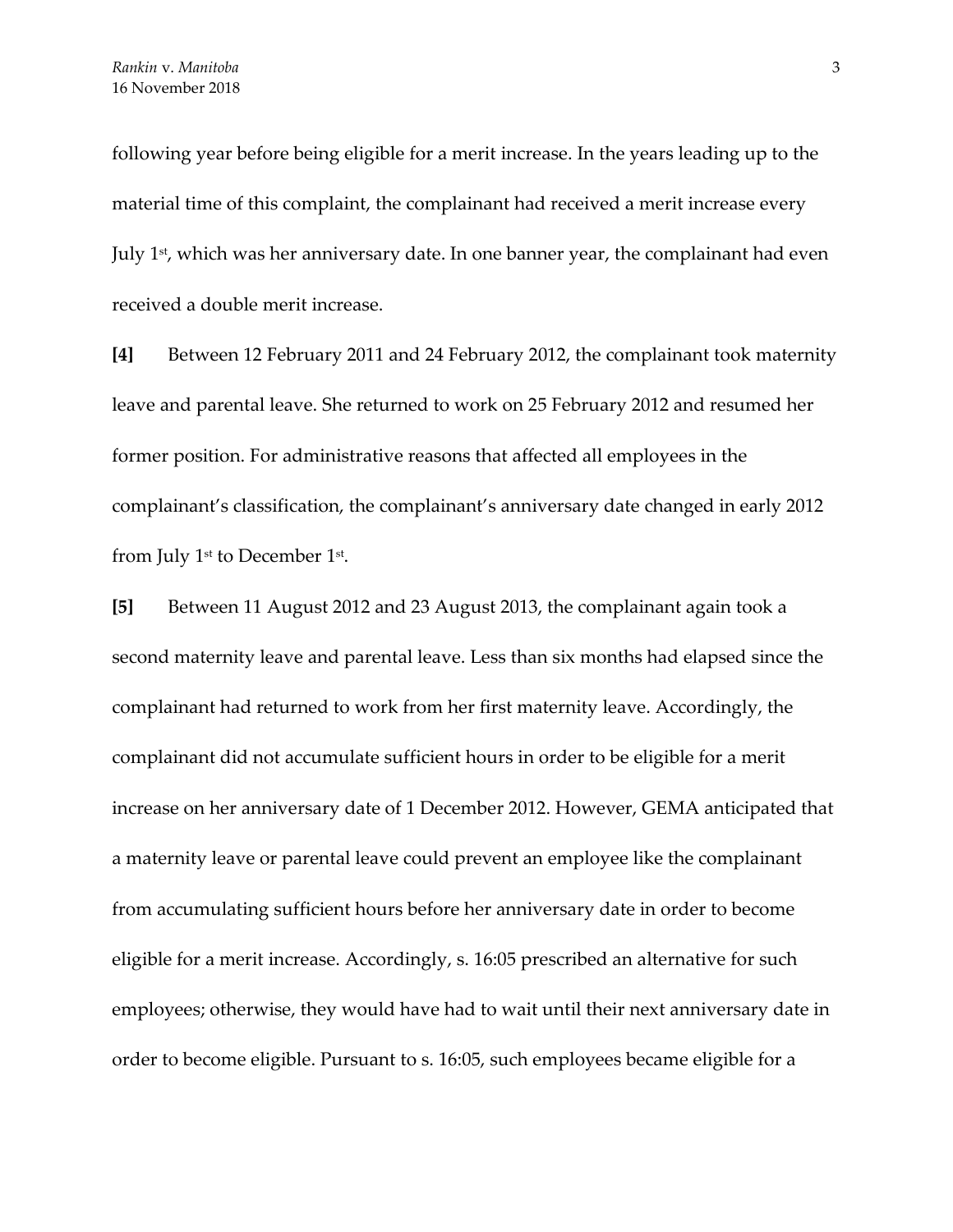merit increase as soon as they had accumulated sufficient hours; in other words, they did not have to wait for their next anniversary date. The complainant returned to work from her second maternity leave and parental leave on 24 August 2013 on a part-time basis in her former position. By October 2013, she had accumulated sufficient hours to be eligible under s. 16:05 for a merit increase, which she received on 1 November 2013.

**[6]** After having been awarded that merit increase, the complainant expected her next merit increase would come relatively soon. She did not think that she would have to wait more than twelve months until 1 December 2014. At best, the complainant hoped that she might somehow be eligible for another merit increase on her usual anniversary date of 1 December 2013. At worst, she thought that the respondent would again apply the s. 16:05 exception for employees like her who had returned to work from maternity leave or parental leave. If that exception were to apply, the complainant had calculated that she would become eligible for a merit increase again in early 2014. By receiving a second merit increase so soon, she would catch-up to the merit increases that she would have received in December 2012 and December 2013 if she had not taken any maternity leaves or parental leaves. Moreover, if she received a second merit increase very soon, the complainant would be eligible as usual for a merit increase in December 2014. At that point, she would have caught up, and her pay would be as if she had not taken any maternity leaves or parental leaves.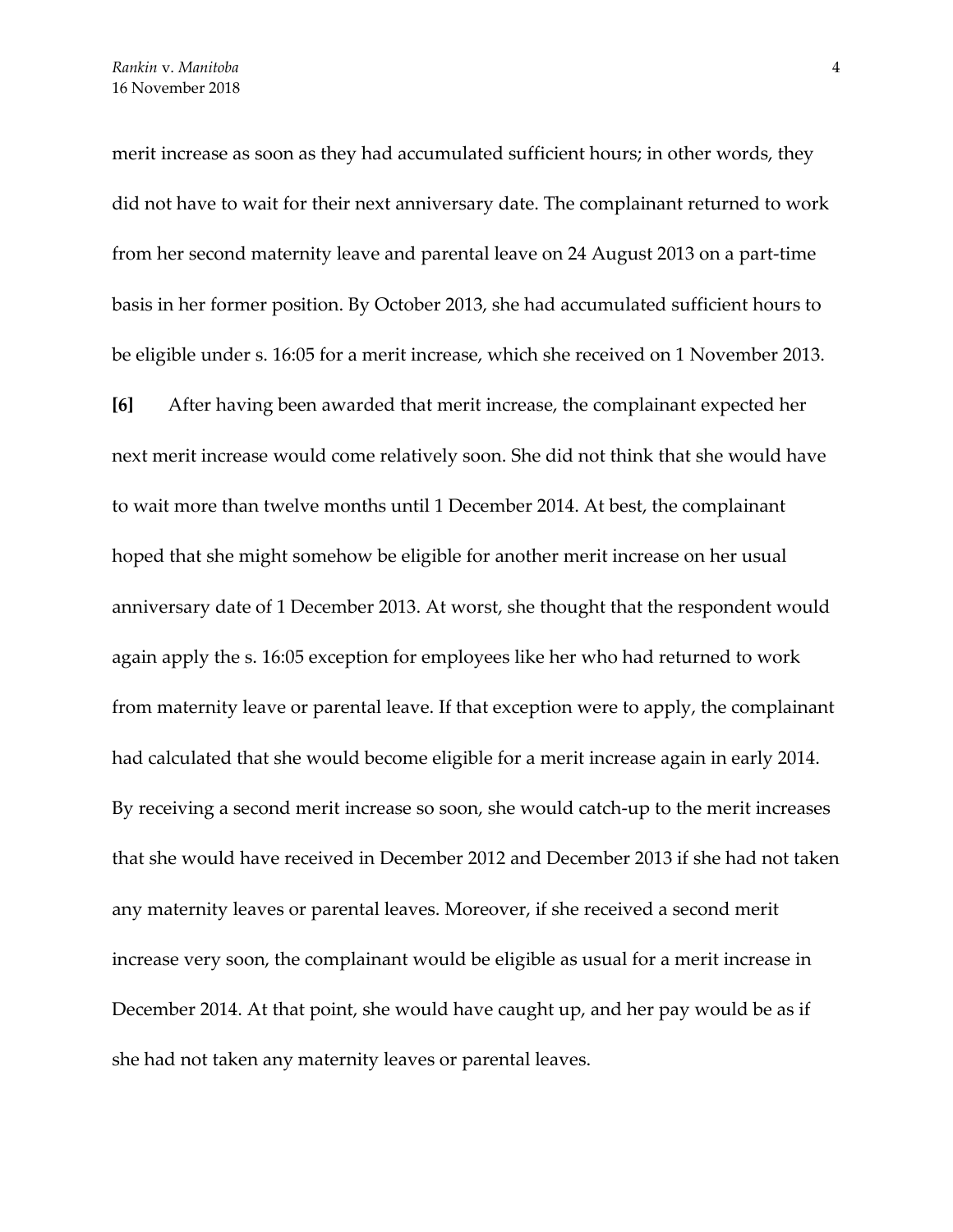**[7]** However, the respondent informed the complainant that she would have to wait for her next merit increase. It would not come in December 2013 or early 2014 as the complainant had hoped. The respondent would not again apply the exception set out in s. 16:05 for the same maternity leave and parental leave. Instead, the respondent informed the complainant that, as usual, she would be eligible for her next merit increase only on 1 December 2014.

**[8]** The complainant realized that this delay would effectively penalize her for the decision to take maternity leaves and parental leaves. Accordingly, the complainant went to the Union, and a MGEU representative filed a "Step 1" grievance on behalf of the complainant on 5 June 2014. In a convoluted complaint, the Union grieved that, contrary to GEMA and *The Human Rights Code,* (1) the respondent had not corrected errors about the complainant's merit increases in a timely way; and, (2) the respondent had incorrectly adjusted the effective dates of earlier-granted merit increases. The designated "Step 1" hearing officer denied the grievance on 8 August 2014. By way of appeal, the MGEU representative applied for a "Step 2" hearing and filed a revised and more precise grievance on 2 September 2014. The revised grievance alleged that, contrary to GEMA and *The Human Rights Code*, the respondent had failed to pay a second merit increase to the complainant pursuant to s. 16:05 arising out of the same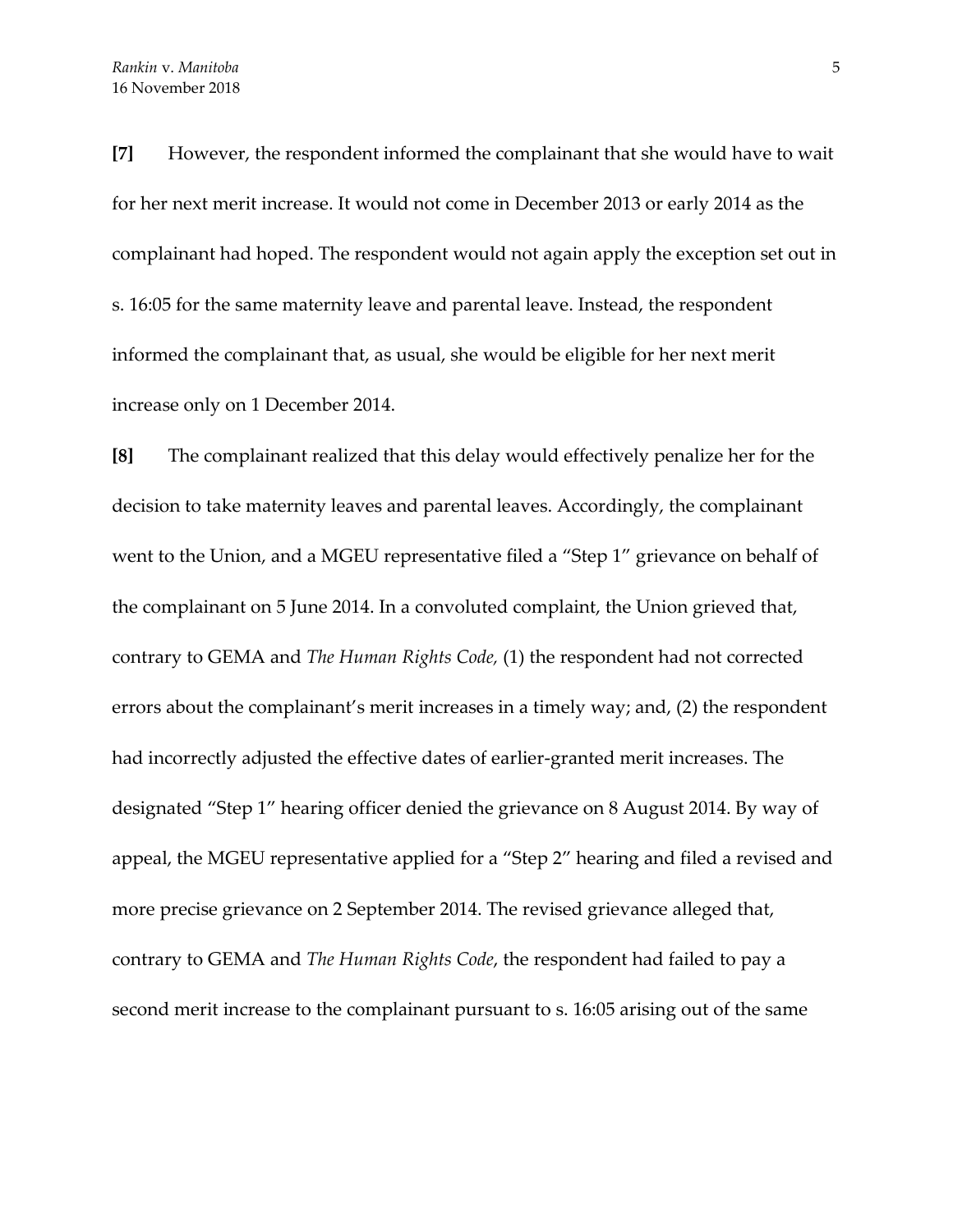maternity leave and parental leave. On 21 October 2014, a designated hearing office denied the "Step 2" grievance.

**[9]** For the sake of completeness, it should be noted that the Union also filed an entirely separate grievance, complaining about the respondent's recovery of overpaid wages to the complainant, but the parties satisfactorily resolved this second grievance. **[10]** Returning to the first grievance, the MGEU did not appeal the "Step 2" decision that had denied the grievance. Instead, the complainant filed a complaint with the Manitoba Human Rights Commission on 12 December 2014. Among other things, the complaint alleged in essence that, without bona fide and reasonable cause, the respondent had discriminated against the complainant on the basis of sex and family status. Because she had returned from maternity leave and parental leave, the respondent required her to work more than twelve months in order to be eligible for a merit increase. On 8 January 2018, the Chief Adjudicator of the Manitoba Human Rights Adjudication Panel designated me as the adjudicator to hear and decide this complaint. On 22, 23, and 26 March 2018, I convened a hearing of the complaint and the submissions of the parties. Arising out of closing argument, I invited supplementary written submissions about the calculation of the complainant's salary in certain hypothetical scenarios, and these submissions closed on 14 April 2018.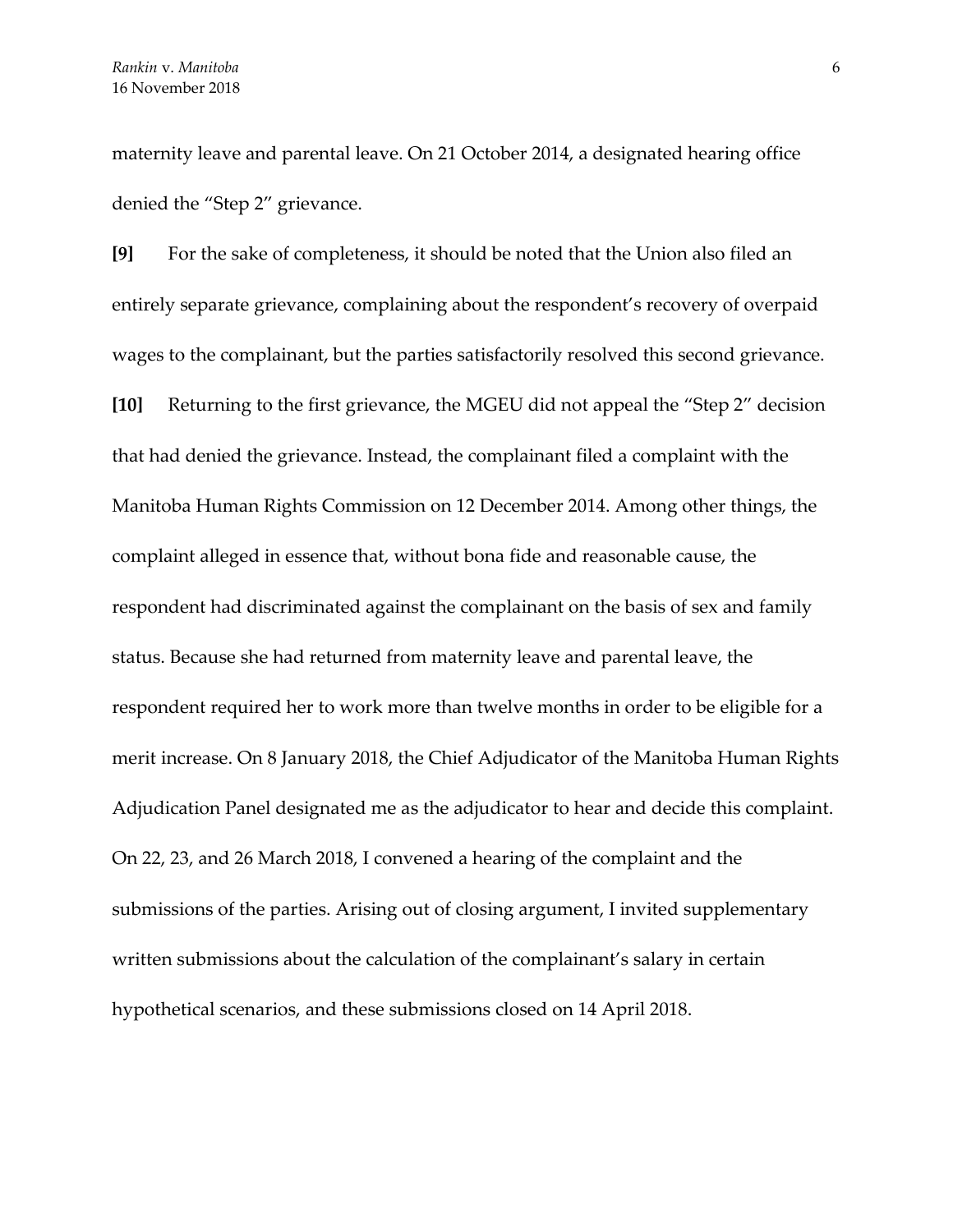#### **Jurisdiction and issue estoppel**

#### *An overview of the law*

**[11]** Given any dispute, there are three possible kinds of jurisdiction that the governing legislation might give to decision-makers: concurrent, overlapping, and exclusive jurisdiction: *Weber* v. *Ontario Hydro*, [1995] 2 SCR 929 at para. 39, 47, and 50.

**[12]** A two-step process determines which kind of jurisdiction applies when resolving a dispute: first, taking into account the entire factual and legal context, the essential character of the dispute must be identified; and, secondly, the decision-maker must determine whether the nature of the dispute expressly or implicitly falls within the ambit of the decision-maker's governing statute: *Northern Regional Health Authority* v. *Manitoba Human Rights Commission* et al, 2017 MBCA 98 ("*Horrocks"*) at para. 51, leave to appeal to SCC requested.

**[13]** Where the nature of a dispute falls within the exclusive jurisdiction of another forum, the decision-maker has no jurisdiction. However, where the nature of a dispute falls within the concurrent or overlapping jurisdiction of another forum, the decisionmaker has jurisdiction, but where the other forum has already resolved the dispute, the principle of issue estoppel may preclude the decision-maker from reopening or reviewing the dispute: *Horrocks* at para 96.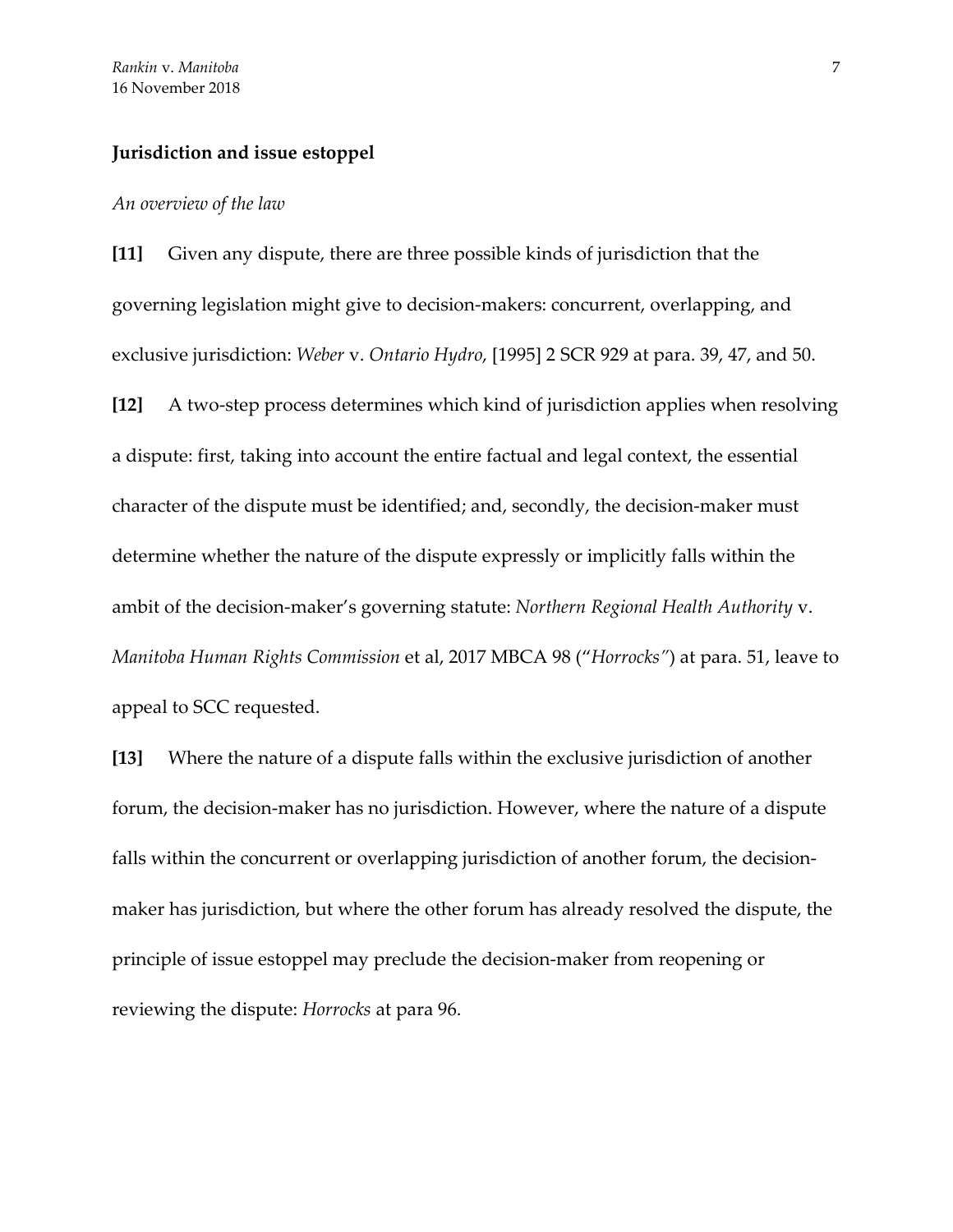**[14]** In order for issue estoppel to arise, three conditions must be met: (1) the same question has already been decided; (2) the decision that creates the estoppel was final; and, (3) the parties or their agents presently before the decision-maker are the same parties or their agents in the other proceedings from which the estoppel arises: *Danyluk* v. *Ainsworth Technologies Inc.*, [2001] 2 SCR 460 ("Danyluk") at para. 25.

**[15]** Lastly, the decision-maker has a discretion not to apply the principle of issue estoppel if, for example, there is a suggestion of unfairness in the other proceedings: *Horrocks* at para. 98.

*Applying the law to disputes about the operation of the collective agreement*

**[16]** The complaint that the complainant filed with the Manitoba Human Rights Commission sets out several points of dispute:

- (a) the respondent had incorrectly adjusted the effective dates of one or more merit increases (para. 14 of the complaint);
- (b) the respondent had incorrectly calculated her eligibility to advance in her pay scale (para. 16 and 17 of the complaint)
- (c) the respondent had incorrectly or improperly recovered wages that it had overpaid to the complainant (para. 13, 14, and 19 of the complaint)
- **[17]** The essential character of these disputed points relates to the operation of GEMA. For each point, the resolution of the dispute might require a plodding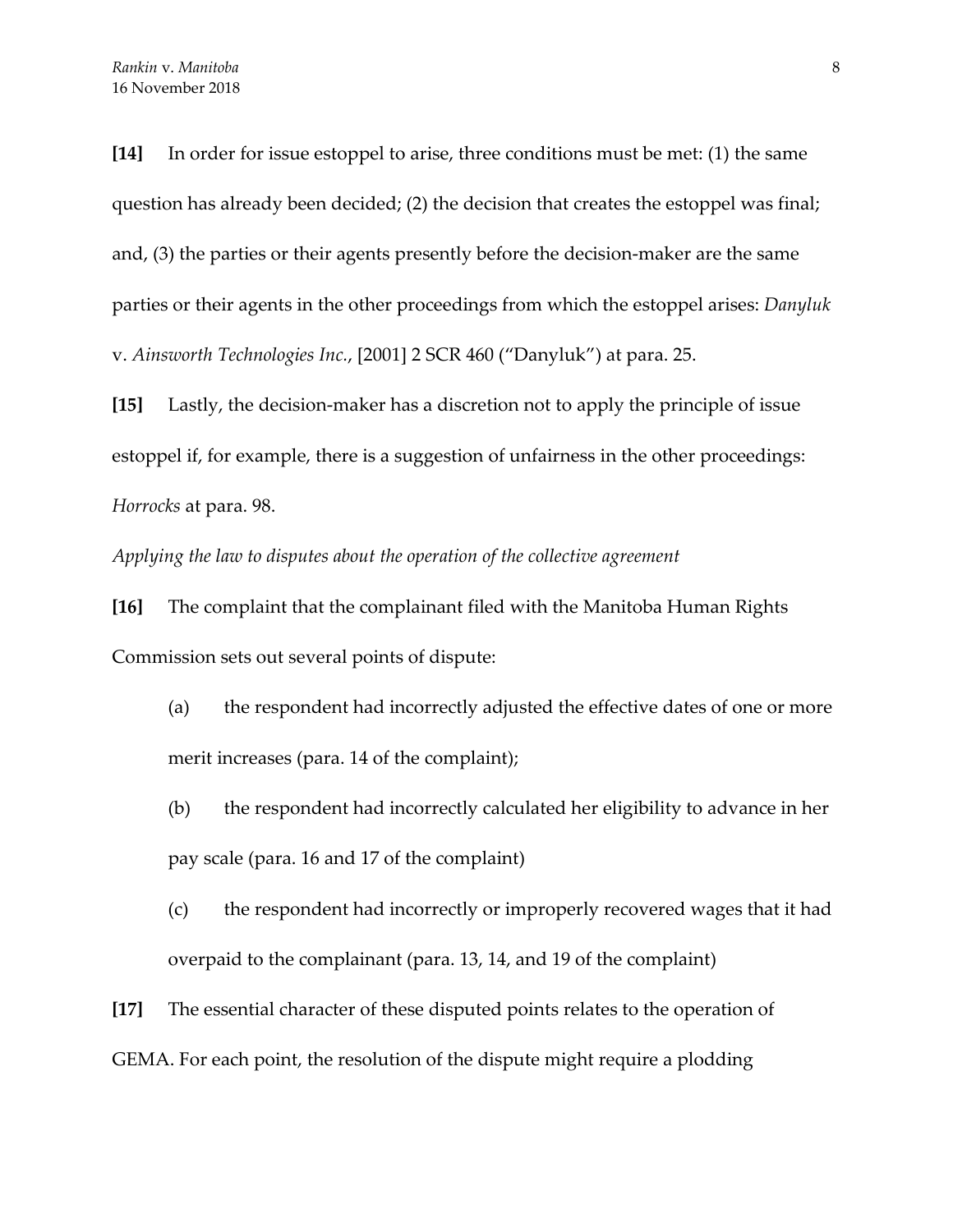application of the provisions of GEMA, a study of the respondent's payroll policies, and a review of the employee's pay and work attendance. There is nothing in these points that causes the issues to transcend GEMA.

**[18]** Sub-section 78(1) of *The Labour Relations Act*, CCSM c. L10, requires every collective agreement to include a provision for "for final settlement… by arbitration or otherwise, of all differences between the parties thereto… concerning its meaning, application, or alleged violation." That provision appears in Articles 50 and 51 of GEMA, reserving the resolution of such disputes about "the application, interpretation, or alleged violation of an Article of this Agreement" to decision-makers designated pursuant to its grievance and arbitration process; for example, ss. 50(2)(a) and 51:01(a) of GEMA. Accordingly, such decision-makers have exclusive jurisdiction to resolve disputes arising from the operation of a collective agreement: *Horrocks* at 71.

**[19]** It was for this reason that, on 20 March 2018, I had issued a procedural order that excluded from the hearing any evidence or submissions relating to (a) adjustments to the complainant's anniversary date, (b) the calculation of the complainant's eligibility in order to advance in her pay scale, or (c) the way in which the respondents had recovered any overpayments from the complainant.

*Applying the law to disputes that transcend the collective agreement*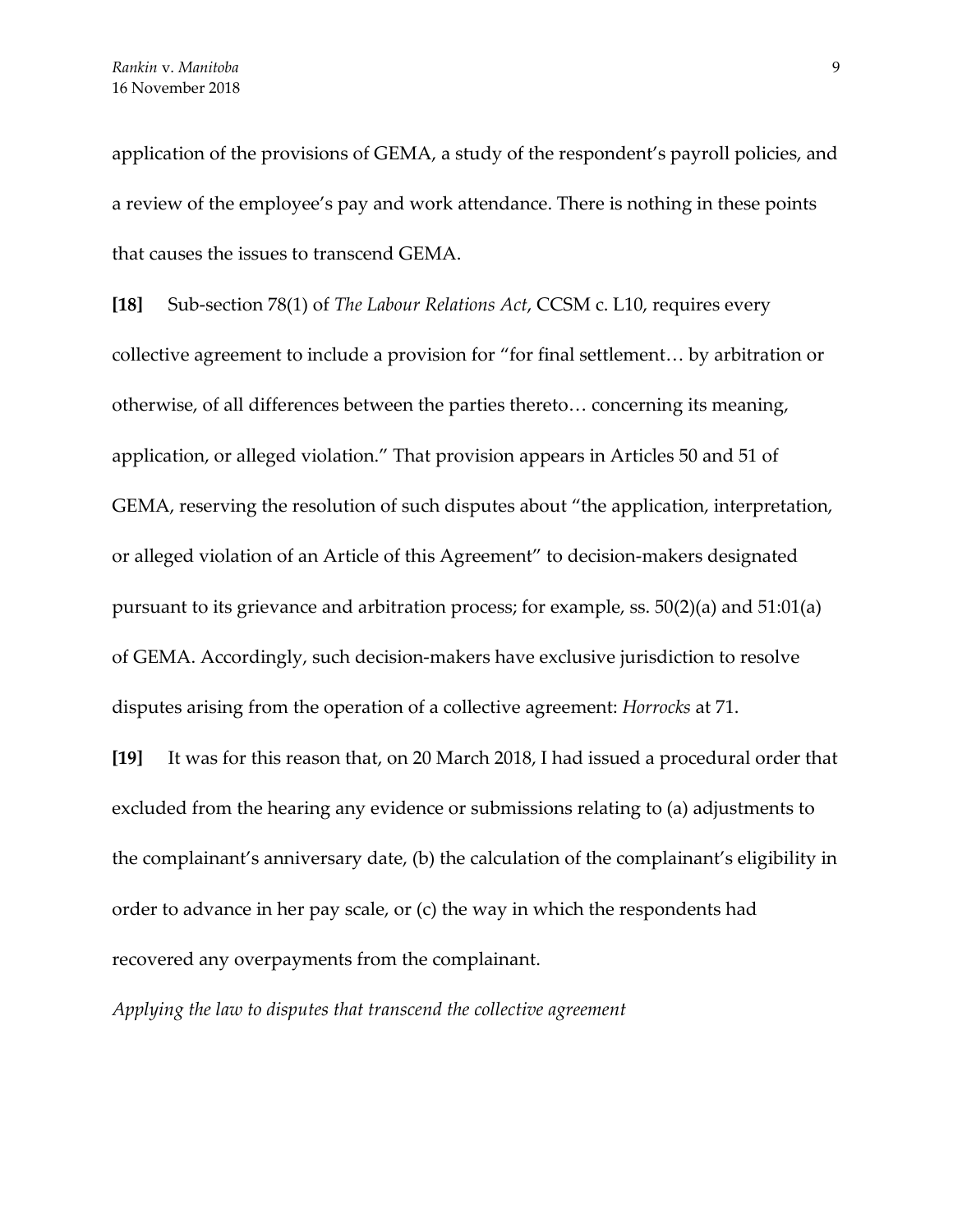**[20]** My procedural order of 20 March 2018 left open the consideration of "issues relating to any s. 14 discrimination that the complainant or the Commission alleges to have arisen by reason of an apparent requirement that the complainant work more than 12 months in order to receive a merit increment in pay." This point largely corresponded to the allegation set out in para. 20 of the complaint:

the grievance alleged that the employer failed to apply Article 16:05 of the GEMA to [a] "Step 5 CL4" merit increase. It stated one of the applicable articles violated was under *The Human Rights Code.*

On the face of it and without supporting evidence, I could not conclude that such issues were beyond my jurisdiction.

**[21]** Unlike the earlier points in dispute, this issue goes beyond the mere operation of GEMA. It considers the way in which employers must reasonably accommodate employees who take maternity leave or parental leave but who still must demonstrate satisfactory performance at work in order to qualify for merit increases in salary. That is the essential character of this disputed point, which is squarely within the jurisdiction of a human rights adjudicator.

**[22]** However, a human rights adjudicator does not automatically have exclusive jurisdiction over an issue simply because it is a human rights issue. Indeed, labour arbitrators usually have jurisdiction to decide, and the responsibility to consider,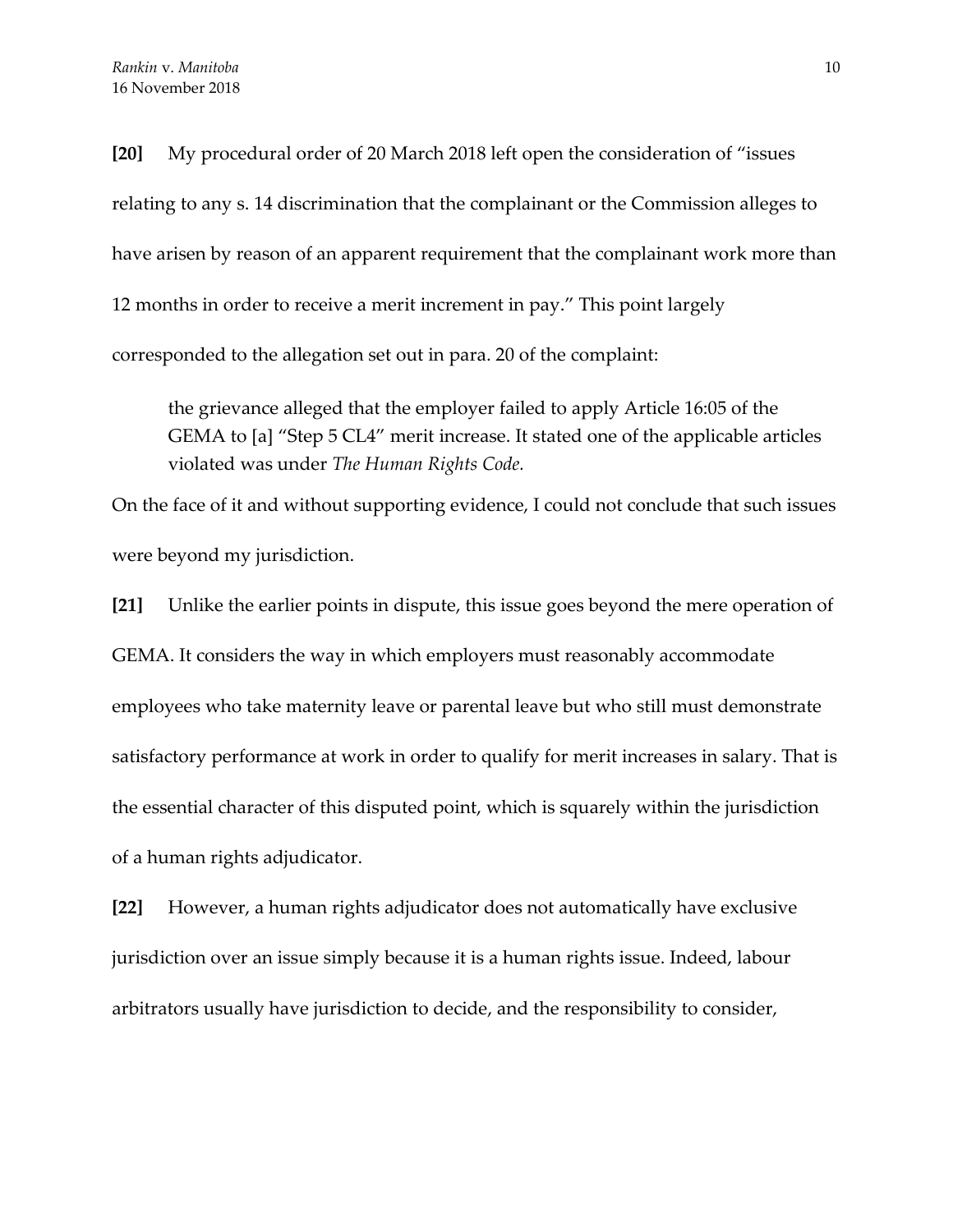human rights and employment-related legislation in a grievance arbitration that arises under a collective agreement: *Horrocks* at para. 54(i).

**[23]** In the instant dispute, there was no labour arbitration of the grievance. Instead, the grievance did not progress beyond a "Step 2" decision. Nevertheless, the "Step 1" grievance decision-maker and the "Step 2" grievance decision-maker both had the same responsibility as a labour arbitrator. All of them were required to consider and decide any human rights issues that arose from the grievance before them. Although *Horrocks* and much of the other relevant case law speak only about the jurisdiction of labour arbitrators, both public policy considerations and GEMA itself capture decision-makers who have come earlier in the grievance process. Echoing *Tranchemontagne* v. *Ontario (Director, Disability Support Program)*, [2006] 1 SCR 513, Mainella JA noted at para 68 of *Horrocks* that *The Human Rights Code* is "a statute of general application to all administrative decision-makers in Manitoba." In *Tranchemontagne*, Iacobucci J. outlined at para. 50-54 several public policy factors in support a labour arbitrator's jurisdiction to consider and decide human rights issues. Of course, these considerations apply as easily to labour arbitrators as they do to the decision-makers at "Step 1" and "Step 2" of the grievance process: arbitration resolves workplace disputes in a manner that is prompt, final, and binding; arbitration aims to protect employees from the misuse of managerial power; arbitration encourages employees to assert their rights; arbitration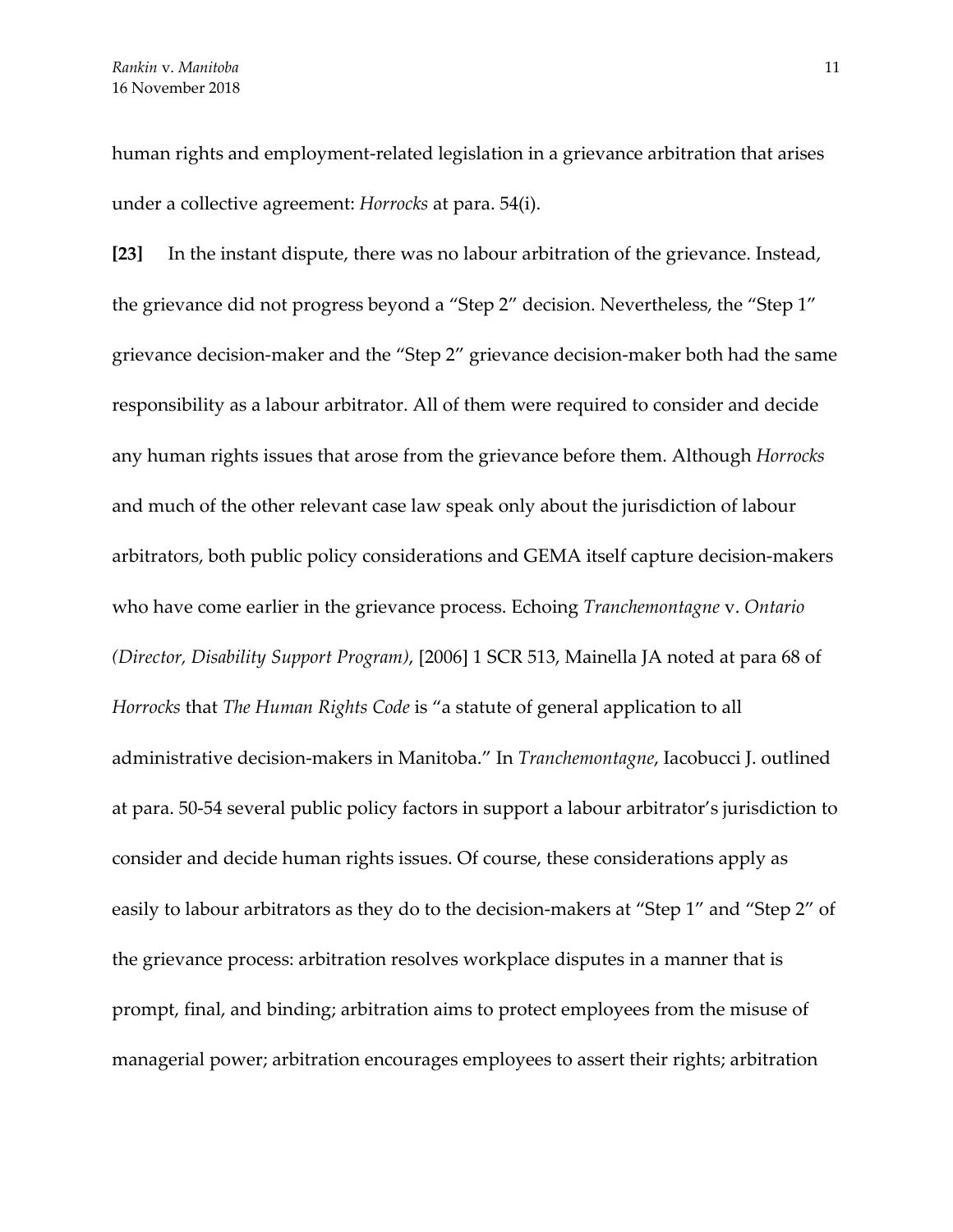represents an accessible and informal forum; and, arbitrators already possess sufficient expertise. Apart from such public policy considerations, s. 7:01 of GEMA expressly incorporates provisions found in *The Human Rights Code*, which those deciding grievances under GEMA must have to apply*:*

The parties hereto agree that there shall be no discrimination, harassment, coercion or interference exercised or practiced with respect to any employee by reason of age, sex, marital status, sexual orientation, race, creed, colour, ethnic or national origin, physical disability, political or religious affiliation or membership in the Union or activities in the Union or any other applicable characteristic as set out in the Manitoba Human Rights Code.

Further, as set out in the Code, the Parties agree that there shall be no discrimination with respect to any aspect of an employment or occupation, unless the discrimination is based upon bona fide and reasonable requirements or qualifications for the employment or occupation.

An adjudicator of human rights obviously has jurisdiction to hear and decide human

rights issues, but so too does a "Step 1" decision-maker and a "Step 2" decision-maker under the GEMA grievance procedure set out at Art. 50.

**[24]** Because a "Step 2" decision-maker already denied the grievance that the Union had filed on behalf of the complainant, the principle of issue estoppel may preclude the exercise of my jurisdiction as a human rights adjudicator to decide this complaint.

**[25]** In *Danyluk*, the Supreme Court of Canada set out three conditions that may give rise to issue estoppel. First, writing for the court, Binnie J. required that the same question has already been decided. At para. 54, it was explained that sameness refers to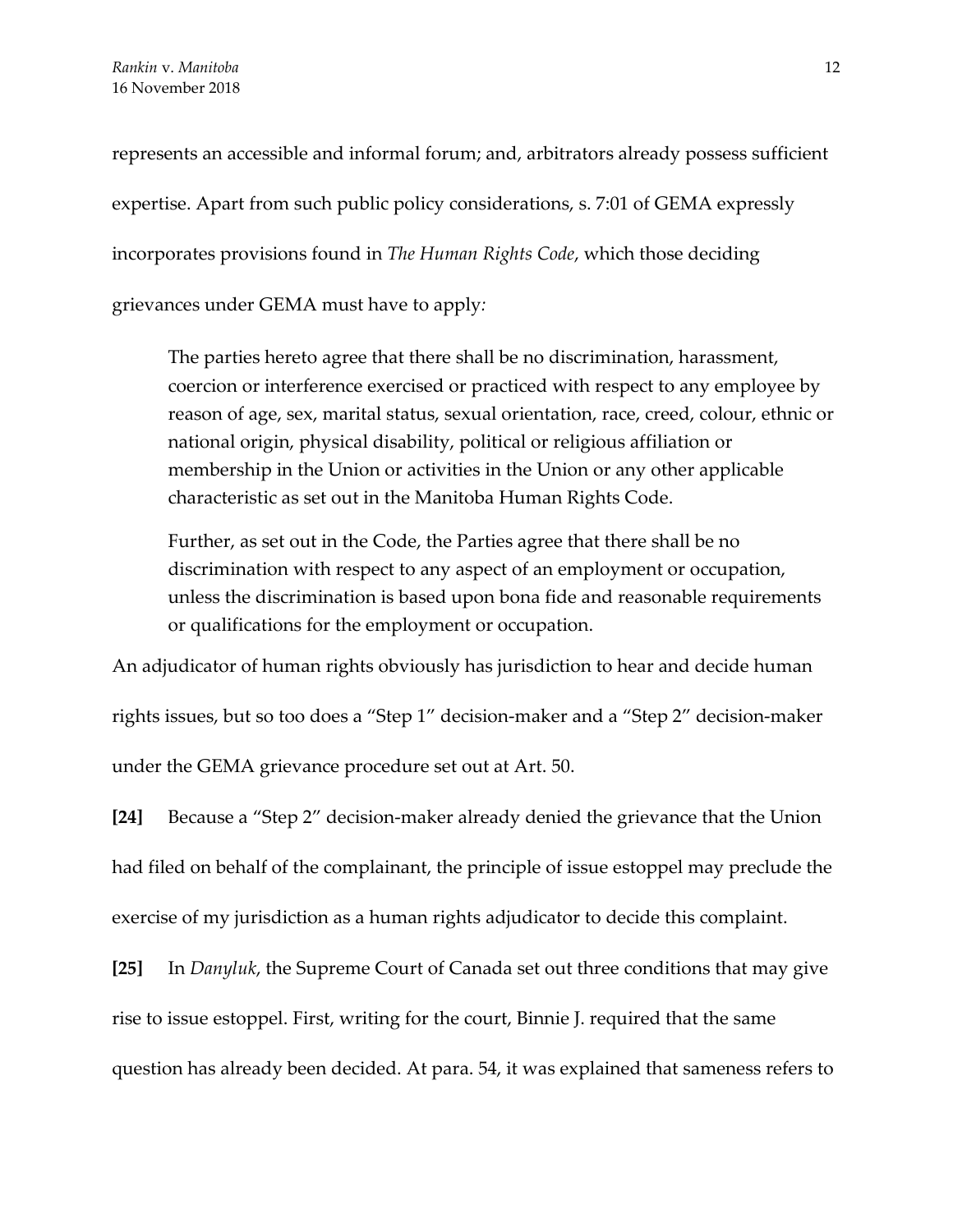"the issues of fact, law, and mixed fact and law that are necessarily bound up with the determination of that 'issue' in the prior proceeding. Applying that condition to the instant facts, consider the grievance form filed on behalf of the complainant at "Step 2", which described the issue in dispute as follows:

I hereby grieve that the employer failed to apply Article 16:05 to more than one merit increase affected by the same period of maternity leave and parental leave, and as a result, failed to provide me a merit increase to Step 5 of the CL4 pay range on the first of the month following the date on which I had accumulated the necessary regular hours of work after my return to work from said leave on August 24, 2012, in order to be eligible for said merit increase; and in failing to do so, the employer discriminated against me based on a protected characteristic as set out in The Human Rights Code.

Compare the grievance form's description of the issue with the human rights complaint

form's description of the same point:

The Complainant alleges that… the Respondent(s) did contravene s. 14 of *The Human Rights Code,* or any other applicable section as follows:

…

20. Mr Whiteside amended the original grievance and filed it on September 3, 2014. It was taken to Step 2 of the grievance process. The grievance alleged that the employer failed to apply Article 16:05 of the GEMA to [a] Step 5 CL4 merit increase. It stated one of the applicable articles violated was under *The Human Rights Code.*

While not at all identical in wording, both the complaint and the "Step 2" grievance

form set out essentially the same allegation; namely, "the employer failed to apply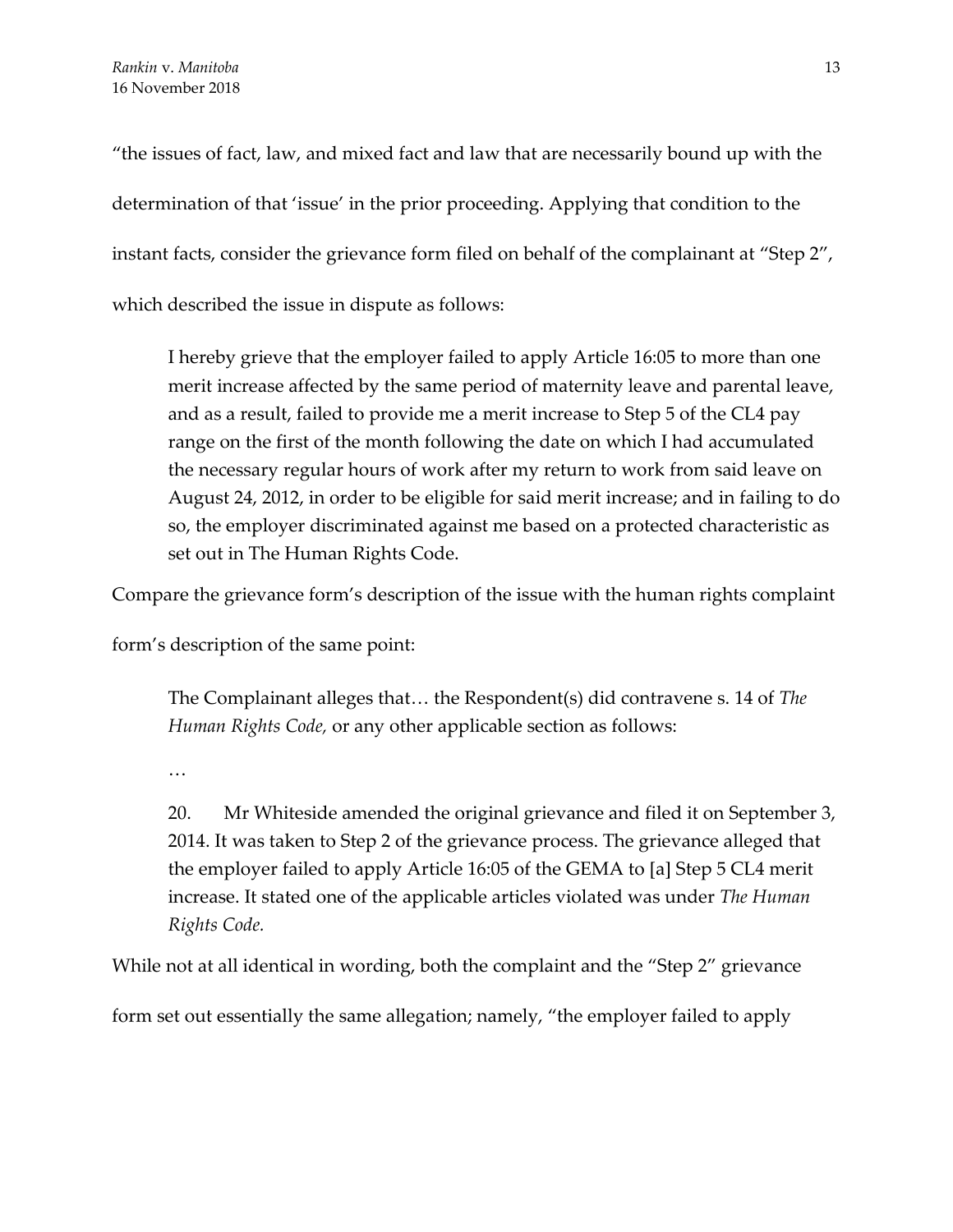Article 16:05 to a 'Step 5 CL4' merit increase, which violated *The Human Rights Code".* 

Even the Commission's formulation of the issue is essentially the same:

The Complainant was discriminated against without bona fide and reasonable cause when she was required to work more than twelve months to be eligible to move to the next step on the pay scale for her position. Specifically… the requirement to work more than 12 months in the circumstances constituted adverse treatment and that the Complainant's sex and/or family status was a factor in that adverse treatment.

…

The Respondent has not shown its actions are bona fide and reasonable and specifically, that it would be an undue hardship for it to use its authority and discretion to reduce or remove any negative impact on the Complainant or others in a similar position.

In denying the grievance, the "Step 2" decision-maker necessarily made certain findings, although they are only implicit in her conclusion. These facts necessarily include that (a) the employer had properly applied s. 16:05 of GEMA in denying the employee a merit increase to "Step 5 CL4"; and, (b) the employer had not violated *The Human Rights Code* when it applied s. 16.05. If a human rights adjudicator were next to decide the same issue expressed at para. 20 of the instant complaint, the adjudicator would also have to make findings about (a) whether the respondent had properly applied s. 16:05 of GEMA in denying the complainant a merit increase to "Step 5 CL4"; and, (b) whether the respondent had violated *The Human Rights Code* when it applied s.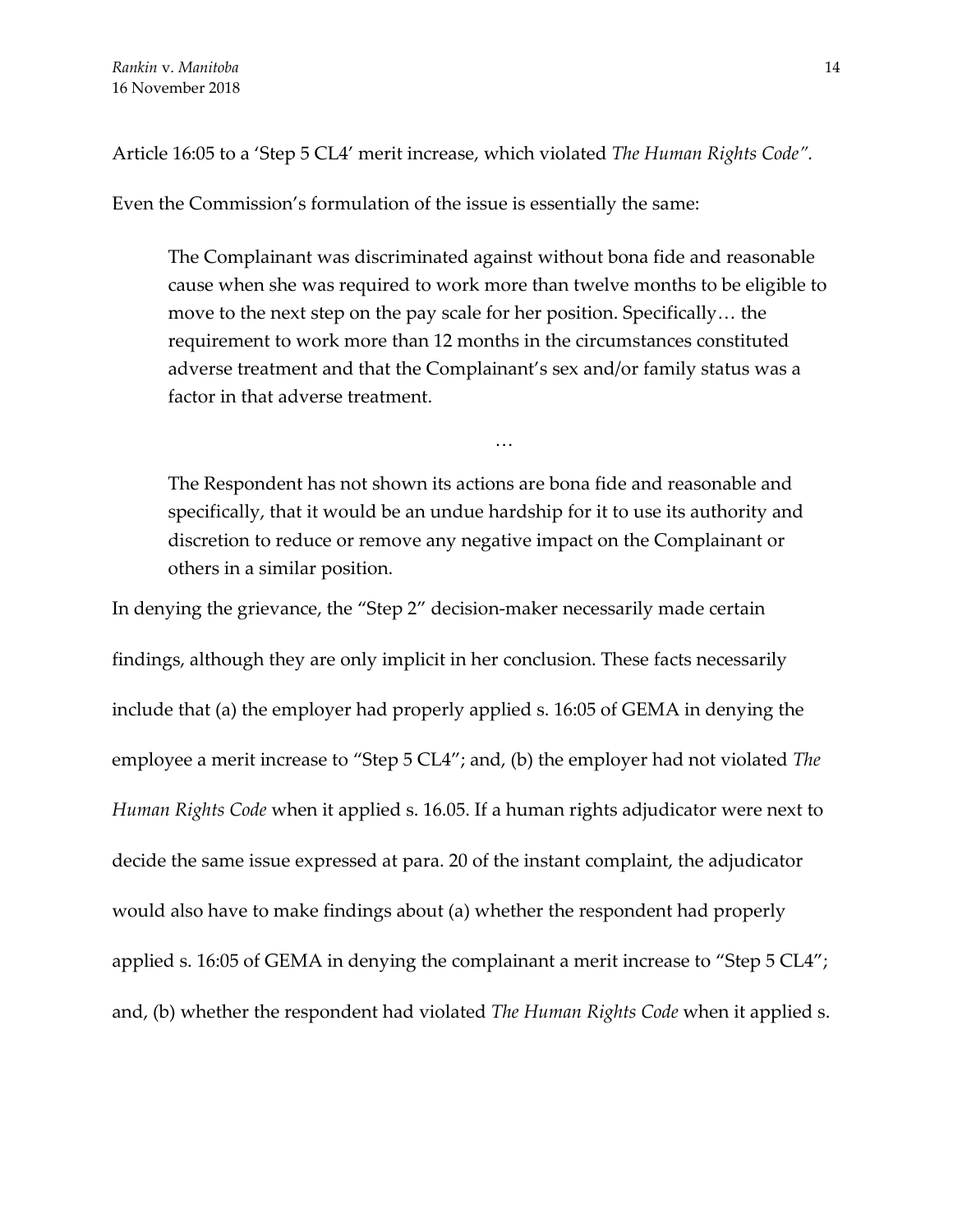16:05 in that manner. In effect, the human rights proceedings before me seek to relitigate the same issue:

issue estoppel simply means that once a material fact such as a valid employment contract is found to exist (or not to exist) by a court or tribunal of competent jurisdiction, whether on the basis of evidence or admissions, the same issue cannot be relitigated in subsequent proceedings between the same parties.

(*Danyluk* at para. 54)

**[26]** The Commission nonetheless contends that the instant complaint is about more than just the complainant and the way in GEMA has negatively affected her. Instead, the Commission sees in the complaint the negative effects upon women in all sorts of workplaces who return from maternity leave but who are still subjected to unreasonable differential treatment on the basis of their sex – and this is despite the bargained rights that have ameliorated their condition. Unfortunately, the Commission's approach does not avoid the problem about re-litigating the same issues. Whether the complaint focuses upon only one individual or whether the Commission builds upon that individual's experience in order to address a broader subject, a human rights adjudicator must still make findings that the "Step 2" grievance decision-maker would also have made. After all, the material facts and the legal issues are fundamentally the same. I therefore conclude that the same question has already been decided.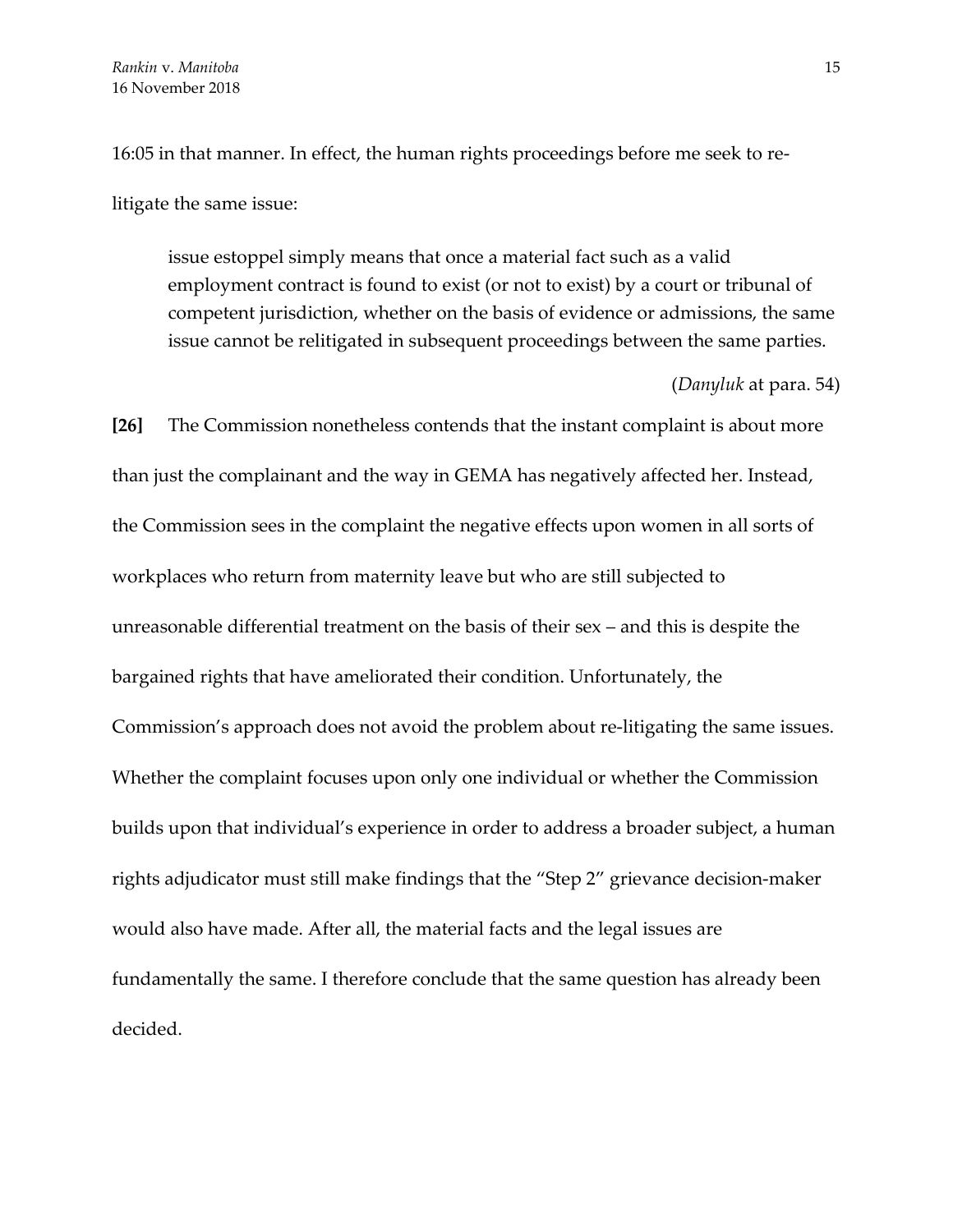**[27]** The second condition requires the decision that creates the estoppel to be final. GEMA sets out a three-step grievance process that culminates in arbitration. In the instant dispute, the Union did not appeal the "Step 2" grievance decision, and the issue never went to arbitration. Accordingly, the "Step 2" grievance decision was final, because s. 50:08 of GEMA provides that

if an employee or the Union fails to initiate or process a grievance within the prescribed time limits, the grievance will be deemed to be abandoned, and *all rights or recourse to the grievance procedure for that particular grievance shall be at an end* [emphasis added].

In addition, in terms of an appeal of the "Step 3" grievance decision, time limits have already lapsed for the convening of a grievance arbitration under s. 51 of GEMA or for an appeal to the e Civil Service Commission under Art. 52.

**[28]** The third condition requires that the parties, or their agents, to the instant complaint are the same parties, or their agents, as were involved in the "Step 2" grievance. Obviously, the employee and the employer, as they were known under the grievance process, have respectively become the complainant and the respondent in the instant complaint. The Union, however, is not part of the human rights proceedings, while the Manitoba Human Rights Commission was not part of the grievance process.

**[29]** Writing at para. 97 of *Horrocks*, Mainella JA held that, for the purpose of satisfying this third of the *Danyluk* conditions, it was sufficient that the parties to a labour arbitration were the same as those to a human rights proceeding, despite the fact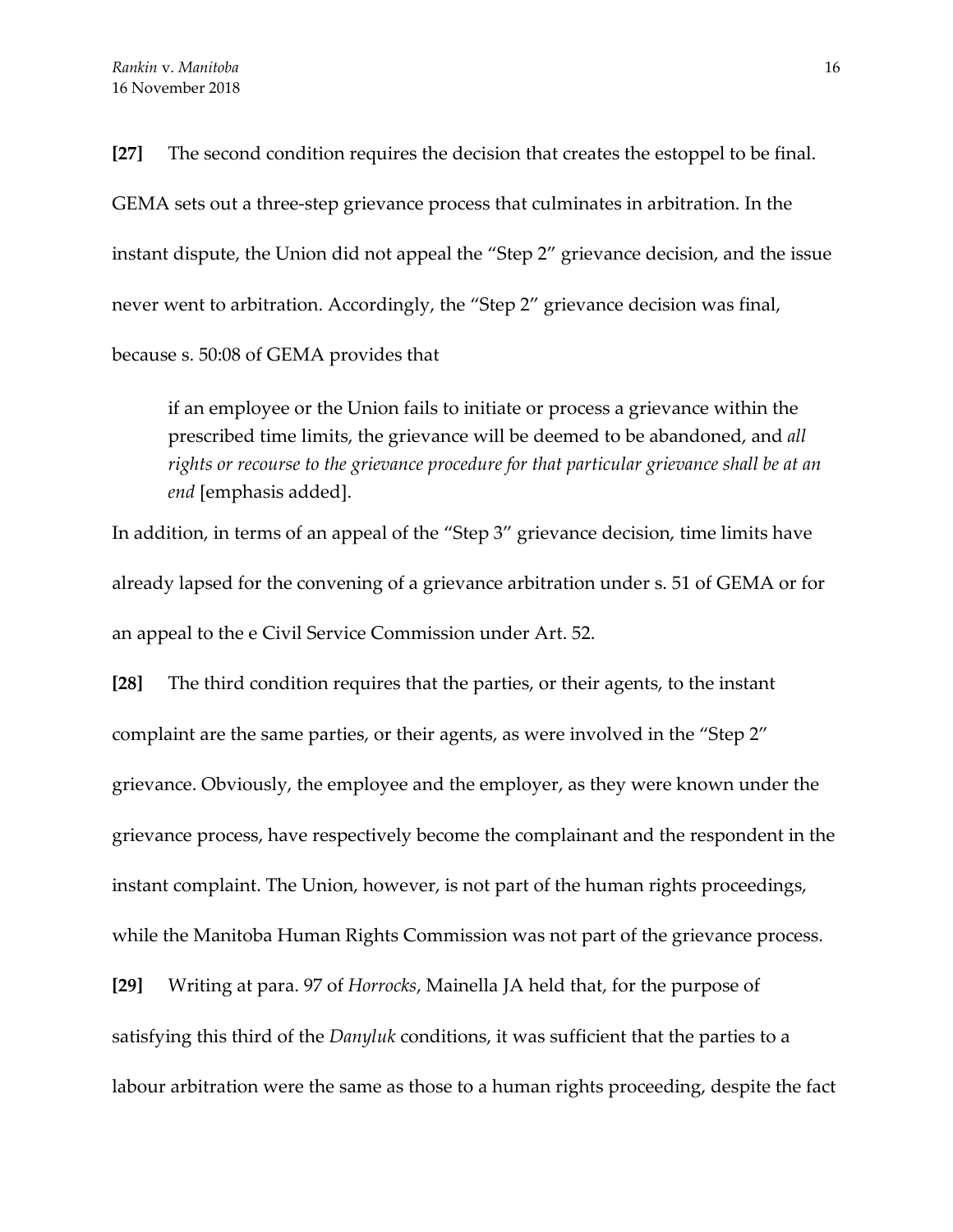that "the complainant's agent in the arbitration was the union, and in the human rights proceeding it was the Commission." (It might be more accurate to say that carriage of the respective proceedings rests with the union and the Commission, because the Commission is not the agent of a complainant in a human rights matter.)

**[30]** The facts of the instant dispute therefore fulfil the three conditions that, according to *Danyluk*, trigger the principle of issue estoppel. In addition, the evidence does not suggest that the grievance process was unfair or that, through the application of issue estoppel, the complainant would be denied an opportunity to have her dispute heard and determined. (Her dispute has already been heard by the "Step 2" grievance decision-maker.)

**[31]** Accordingly, by reason of issue estoppel, I am precluded from exercising my jurisdiction as a human rights adjudicator to decide this complaint.

## **Decision and order**

**[32]** For the reasons set out above, the complaint is dismissed.

**[33]** I draw to the parties' attention s. 50(2) of the *Code*, which requires that any application for judicial review must be made the Court of Queen's Bench within 30 days of the making of this decision or within such further time as the court may allow.